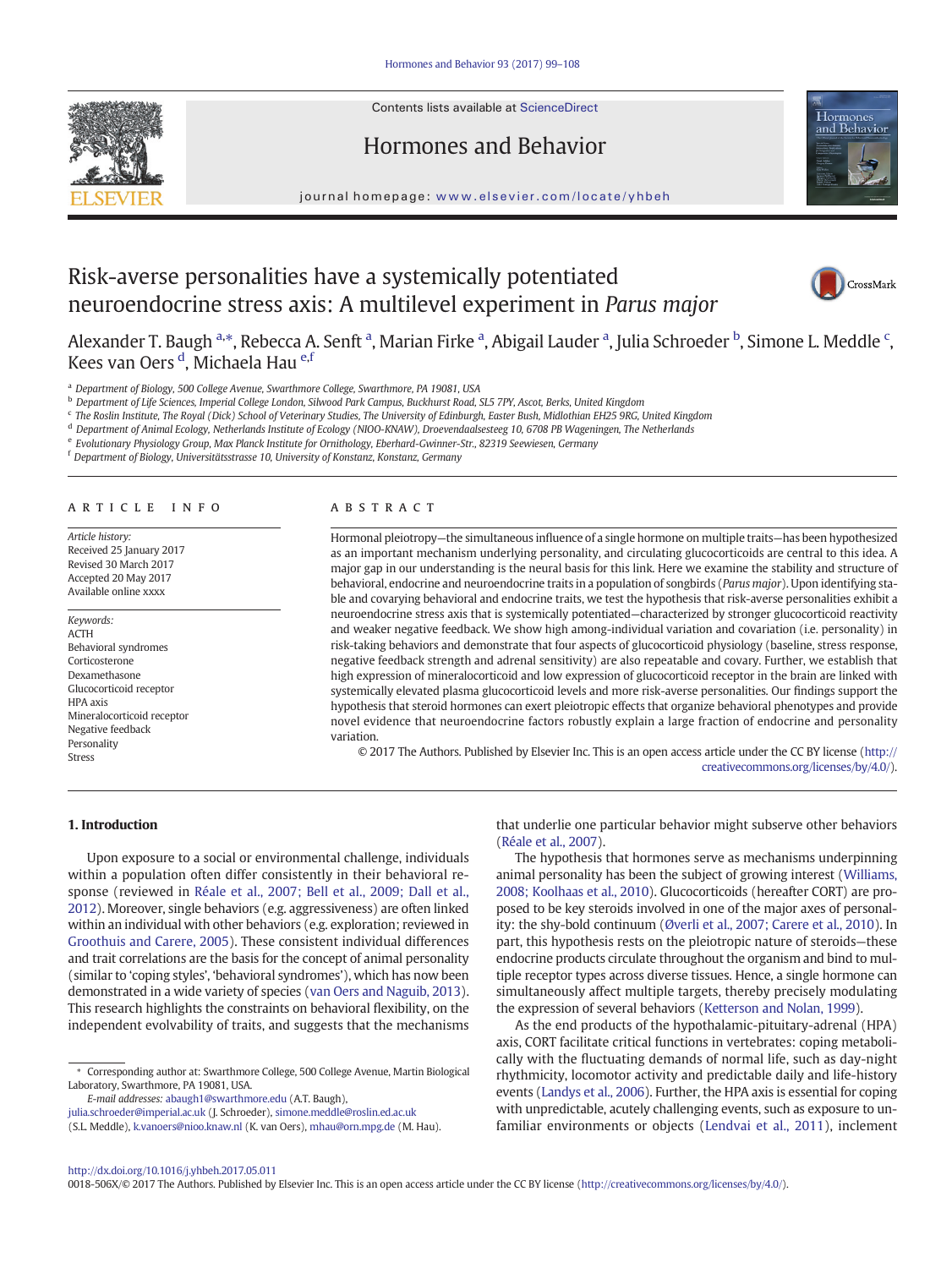weather [\(Breuner and Hahn, 2003\)](#page-8-0), predators ([Cockrem and Silverin,](#page-8-0) [2002](#page-8-0)), but also sexual behaviors and social victory ([Koolhaas et al.,](#page-8-0) [2011\)](#page-8-0). The regulation of the HPA axis consists of several components: First, low baseline concentrations fluctuate according to diel rhythms and metabolic demands and are known to promote feeding behavior [\(Dallman et al., 1993](#page-8-0)). Second, within a few minutes after an acute challenge is perceived, CORT (following an elevation of their upstream secretagogues such as adrenocorticotropic hormone, ACTH) becomes elevated and continues to rise in the blood until it reaches a peak, typically within 30–90 min [\(Baugh et al., 2013; Droste et al., 2011](#page-8-0)). At these stress-induced concentrations, CORT facilitates a metabolic shift from protein and fat synthesis towards gluconeogenesis by altering transcription in target cells ([Gray et al., 1990; Hasselgren, 1999; Sapolsky et al.,](#page-8-0) [2000; Oakley and Cidlowski, 2013\)](#page-8-0). Third, negative feedback reduces circulating levels, allowing baseline concentrations to be re-achieved [\(Romero, 2004\)](#page-9-0).

Regulation of circulating CORT concentrations is made possible by two intracellular receptors in the brain that bind CORT. The mineralocorticoid receptor (MR) has a high affinity and low capacity for CORT and is therefore thought to be principally active at baseline CORT concentrations [\(Romero, 2004; Landys et al., 2006\)](#page-9-0). In contrast, the low affinity and high capacity glucocorticoid receptor (GR) exhibits increased binding at stress-induced concentrations [\(de Kloet, 1998; Funder, 1997](#page-8-0)) and is also thought to play a critical role in regulating negative feedback through binding to receptors located in the pituitary and hypothalamus, thereby inhibiting the secretagogues that lead to further elevations in CORT [\(de Kloet, 1991; Ronchi et al., 1998; Romero, 2004\)](#page-8-0). Moreover, because of its upstream location in the HPA axis, receptor expression in the brain has the potential to explain intraspecific variation in stress physiology and behavior. Here we examine MR and GR expression in the hypothalamus and hippocampus, two brain regions known for their involvement in HPA regulation and roles in mediating behavior [\(Nelson, 2005](#page-8-0)). Higher GR expression in these regions, for example, might result in stronger negative feedback and thus a systemically less potentiated HPA axis (i.e. lower CORT at all post-stressor time-points).

Beyond single behaviors, the ways in which individuals respond hormonally to stressors may underlie several of the correlated behaviors that often characterize personality ([Koolhaas et al., 2007](#page-8-0)). Further, if individuals vary consistently in functional aspects of the HPA axis—the circulating concentrations of glucocorticoids (CORT) and the expression patterns of receptors in behaviorally relevant tissues (e.g. nervous system)—this could give rise to variation in personality. Indeed, there is often remarkable intra-population variation in concentrations of baseline and stress-induced CORT ([Hau et al., 2016\)](#page-8-0). The fraction of this variation that represents among-individual variance has been studied in recent years and has yielded mixed results, reflecting in part the fact that only a subset of these studies used repeated measures designs [\(Baugh et al., 2014\)](#page-8-0). However, understanding the endocrine basis of animal personality requires repeatedly characterizing behavioral, endocrine and neuroendocrine traits in the same individuals (reviewed in [Ball and Balthazart, 2008\)](#page-8-0)—a step that, to our knowledge, has not been undertaken until now.

In the present study we tested for the presence of among-individual variance in both behavioral traits and functional aspects of the HPA axis and then tested the hypothesis that variance in HPA axis function explains behavioral variance. Because environmental context can drive considerable acute variation in plasma glucocorticoids, we sought to control experimentally certain aspects of the environment—nutrition and exposure to conspecifics—but allowed physical aspects of the environment to vary naturally (e.g. weather). Using semi-natural enclosures, we studied wild-caught great tits (Parus major), a species that has been the subject of extensive investigation in animal personality [\(van Oers and Naguib, 2013](#page-9-0)) and, more recently, of intra-population variation in glucocorticoid physiology ([Hau et al., 2016](#page-8-0)). We predicted that: (1) risk-taking behaviors expressed in the context of a foraging task will both vary at the among-individual level (i.e. exhibit repeatability) and covary at the among-individual level (i.e. exhibit syndromes); (2) four functional aspects of the HPA axis—baseline CORT, the stress response, negative feedback strength and adrenal sensitivity—will likewise vary and covary at the among-individual level; (3) the expression patterns of MR and GR in two regions of the brain that regulate the HPA axis (hippocampus and hypothalamus) will be correlated with HPA function, with higher GR expression predicted to strengthen negative feedback; and thus GR expression in these regions is predicted to correlate negatively with a systemically potentiated HPA axis [\(Romero, 2004\)](#page-9-0); and (4) repeatable elements of the behavioral phenotype are correlated with repeatable elements of the endocrine phenotype; specifically, that birds with lower GR expression would express a consistently potentiated HPA stress axis and more riskaverse personalities.

#### 2. Materials and methods

#### 2.1. Animals

We used a repeated measures study design that included behavioral testing ( $N = 27$ ; 15 females), plasma hormone assessment ( $N = 25$ ; 13 females) and neural hormone receptor mRNA quantification ( $N = 25$ ; 13 females; unequal sample sizes reflect the fact that two birds died of unknown causes between behavioral and hormonal assessments; [Fig. 1](#page-2-0)). In 2009, we collected eggs from 14 nests (7 nests had clutch sizes of 1; 1 nest had a clutch size of 2; 6 nests had clutch sizes of 3) from an established nest box population (Westerheide, NL). Eggs were then distributed to unique and random wild foster parents to decouple nestling experience and relatedness among siblings. Because other maternal effects prior to hatching (e.g. yolk hormones) might influence the adult phenotype, we call this a 'nest of origin' effect (hereafter NestID) rather than strictly genetic relatedness. Ten days after hatching, fledglings were transported to the Netherlands Institute for Ecology (NIOO-KNAW, Heteren, NL) and hand-raised in captivity until nutritional independence.

In November 2010, the birds were transported by automobile to the Max Planck Institute for Ornithology-Radolfzell, where all experimental and laboratory work was conducted. After two weeks of quarantine, birds were housed singly in large outdoor aviaries  $(3 \times 3 \times 2 \text{ m high})$ in alternating male-female adjacencies (birds had audible but not visible contact). These captive conditions facilitated control of the social and nutritional environments—singly housed birds were fed an ad libitum diet and fresh water. Each aviary contained an elevated feeding platform, a nest box, hanging perches and live shrubs. Birds were acclimatized to these housing conditions for three months before testing began. We first characterized behavioral traits using three repeated samplings, and then characterized HPA axis function using two repeated measures sampling events, and lastly we sacrificed the birds to estimate the expression of hormone receptors in the brain ([Fig. 1](#page-2-0)).

# 2.2. Behavioral testing

Twenty-seven birds were tested in a behavioral assay for object neophobia and risk-taking on three repeated occasions ( $RTA_{1-3}$ ; [Fig. 1](#page-2-0)). Testing order was randomized with the exception that adjacent aviaries were never sampled on the same day and the two sexes were balanced each day. To ensure motivation and to habituate birds to feeding on the ground, each bird was restricted to three mealworms per day in a bowl centered on the floor of the aviary during a three-day window prior to testing. We tested a maximum of 7 birds per day during the morning (7:30–12:00). To habituate birds to the experimental set-up, we placed a camouflaged blind in front of each aviary at a distance of 3 m beginning 24 h prior to testing. The experimenter occupied the blind during the testing.

Our neophobia/risk-taking assessment was modified from a procedure previously validated as a measure of personality in this species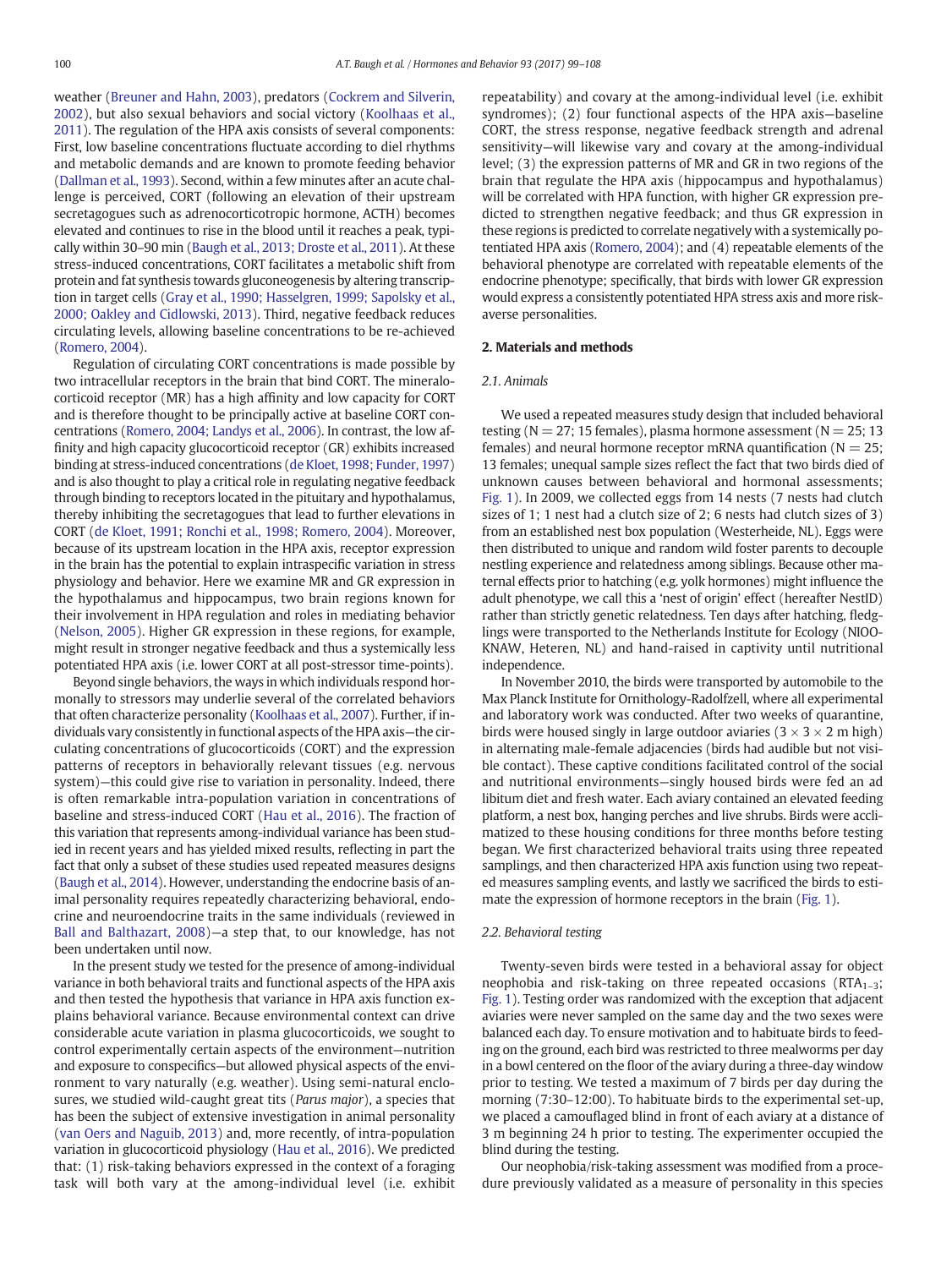<span id="page-2-0"></span>

Fig. 1. Experimental timeline. Birds were tested on a risk-taking assay on three occasions  $(RTA_{1-3})$  with 6-day intervals. Following a 9-day recovery period, they were sampled using a four component HPA assessment (A–D), once in August (HPA<sub>1</sub>) and again in November (HPA<sub>2</sub>) with a 52 day interval separating these two assessments. Following a 14-day recovery period, brains and trunk blood were harvested.

[\(van Oers et al., 2005](#page-9-0)). Briefly, a small platform (30  $\text{cm}^2$ ) containing live mealworms and a loaded mousetrap was introduced to the aviary floor and monofilament was used to trigger the trap from a distant observation blind (see Supplementary fig. 2). All birds alighted initially on the aviary floor and then hopped onto the front of the platform near the mealworm dish, at a distance of approximately 20 cm from the mousetrap. No birds were injured during the course of this assay.

We recorded (1) *Initial Latency*: time elapsed from the start of the trial until the bird approached the platform and retrieves a mealworm—because this is each bird's first exposure to the platform, we assume this latency reflects a low risk response to novelty (object neophobia); (2) Reward Latency: time elapsed since retrieval of the first worm and the return to the platform for a second mealworm (note: all birds flew to a shrub to consume each mealworm). Upon alighting on the platform for this second mealworm the experimenter triggered the trap, startling the bird (all birds flew away); and (3) Startle Latency: time elapsed between triggering the trap and the bird returning to the platform and retrieving a mealworm—we assume this latency reflects a high risk response. Trials in which birds did not return within the maximum trial duration (20 min) were not included in the repeatability, covariance or PCA analyses because assigning a constant value (e.g. 1200 s) would artificially inflate these estimates. Although, exclusion of these incomplete trials could under-represent the most risk-averse personalities, a pilot study conducted with wild-caught birds showed that extending this time window to longer durations (60 min) resulted in few additional latency data. The number of mealworms on the platform was counted following each trial to ensure that the expected number of worms was retrieved. This testing procedure was repeated three times per bird, with a three-day interval separating repeated trials. Upon completion of the third trial, each bird was measured for tarsus length, flattened wing cord length, body mass, and fat score [\(Cherry, 1982](#page-8-0)); body condition was estimated using the scaled mass index method (SMI; [Pieg and Green, 2009\)](#page-9-0), and completion of prebasic molt was confirmed.

# 2.3. HPA assessments

#### 2.3.1. Validation

In March 2012 we validated the HPA assessments following [\(Dickens et al., 2009a\)](#page-8-0), including the pharmacological dosages, time courses, and the cross reactivity of the pharmacological reagents in the ELISA. We used wild-caught adult great tits—used only for this validation—from a nest box population in Radolfzell, Germany  $(N = 13)$  (Supplementary fig. 1).

# 2.3.2. Blood collection

Twenty-five birds were tested for plasma glucocorticoid dynamics using a repeated measures HPA assessment (Fig. 1). The first assessment (HPA<sub>1</sub>) was conducted during a one-week period in late August following the third and final set of behavioral trials to facilitate analysis of hormone-behavior relationships. The second assessment (HPA $_2$ ) was

performed in November preceding the brain collection. Sampling was limited to 0800–1100. Samples were collected by puncturing the brachial vein and collecting the blood using a heparinized microcapillary tube. Birds were restrained in small cotton bags during the intervals between sampling time points.

Our method for assessing the HPA axis has been used previously in birds [\(Dickens et al., 2009a; Hau et al., 2015](#page-8-0)) and reptiles ([Romero](#page-9-0) [and Wikelski, 2010\)](#page-9-0) to simultaneously quantify four aspects of HPA axis function: (1) Baseline CORT (BaseCORT): this first blood sample precedes the handling/restraint-induced stress response. BaseCORT was collected within 2 min following entry into the aviary to reduce contamination from the stress response [\(Baugh et al., 2013; Romero](#page-8-0) [and Reed, 2005\)](#page-8-0) and was followed by placing the bird in a small cotton restraint bag for 15 min. (2) Stress response (StressCORT): this second blood sample provides an estimate of the early stage of each bird's acute response to handling/restraint and was immediately followed by an intramuscular injection of dexamethasone (DEX; 1000  $\mu$ g kg<sup>-1</sup>; diluted to 50 μL in PBS), which stimulates strong negative feedback of the HPA axis, thereby down-regulating subsequent CORT secretion [\(Dickens et al., 2009a; Hau et al., 2015\)](#page-8-0); this injection was followed by a 90-min restraint period. (3) Negative feedback strength (DexCORT): the CORT concentration here reflects the strength of negative feedback following the DEX injection (higher CORT here indicates weaker negative feedback); this was followed immediately by an intramuscular injection of adrenocorticotropic hormone (ACTH; Sigma #A6603; 100 IU kg<sup> $-1$ </sup> diluted to 50 µL in PBS), followed by a 15-min restraint period. (4) Adrenal sensitivity (ActhCORT): finally, birds were bled a fourth time to estimate the capacity of the adrenal glands to produce CORT upon pharmacological stimulation of the HPA axis by the injected secretagogue. Birds were then immediately measured for biometrics, released into their aviary and monitored for health. Blood samples were kept on wet ice during sample collection and then centrifuged (1400 g for 10 min). The plasma fraction was frozen at\\80C until all samples were assayed simultaneously.

#### 2.3.3. Enzyme immunoassay

In July 2013 we estimated plasma CORT concentrations using a commercial enzyme immunoassay kit (Enzo Life Sciences, Cat. No. ADI 900- 097; Donkey anti-Sheep IgG). The details of our EIA procedure, including its validation, extraction, recoveries, technical repeatability and preparation of standards are reported in ([Baugh et al., 2014; Ouyang](#page-8-0) [et al., 2011\)](#page-8-0). The intra- and inter-assay coefficients of variation (CV; 9 plates)—8.1% and 8.2%, respectively. The assay has a detection limit of 27 pg mL<sup>-1</sup>. The cross-reactivity of the antiserum is 100% for corticosterone, 28.6% for deoxycorticosterone and 1.7% for progesterone.

# 2.3.4. Neural receptors quantification

Following a 14-day recovery from the second HPA assessment, birds  $(N = 25)$  were captured by hand net and decapitated. Trunk blood was collected and kept on wet ice while whole brains were dissected from the skulls and frozen in aluminum foil on dry ice and maintained at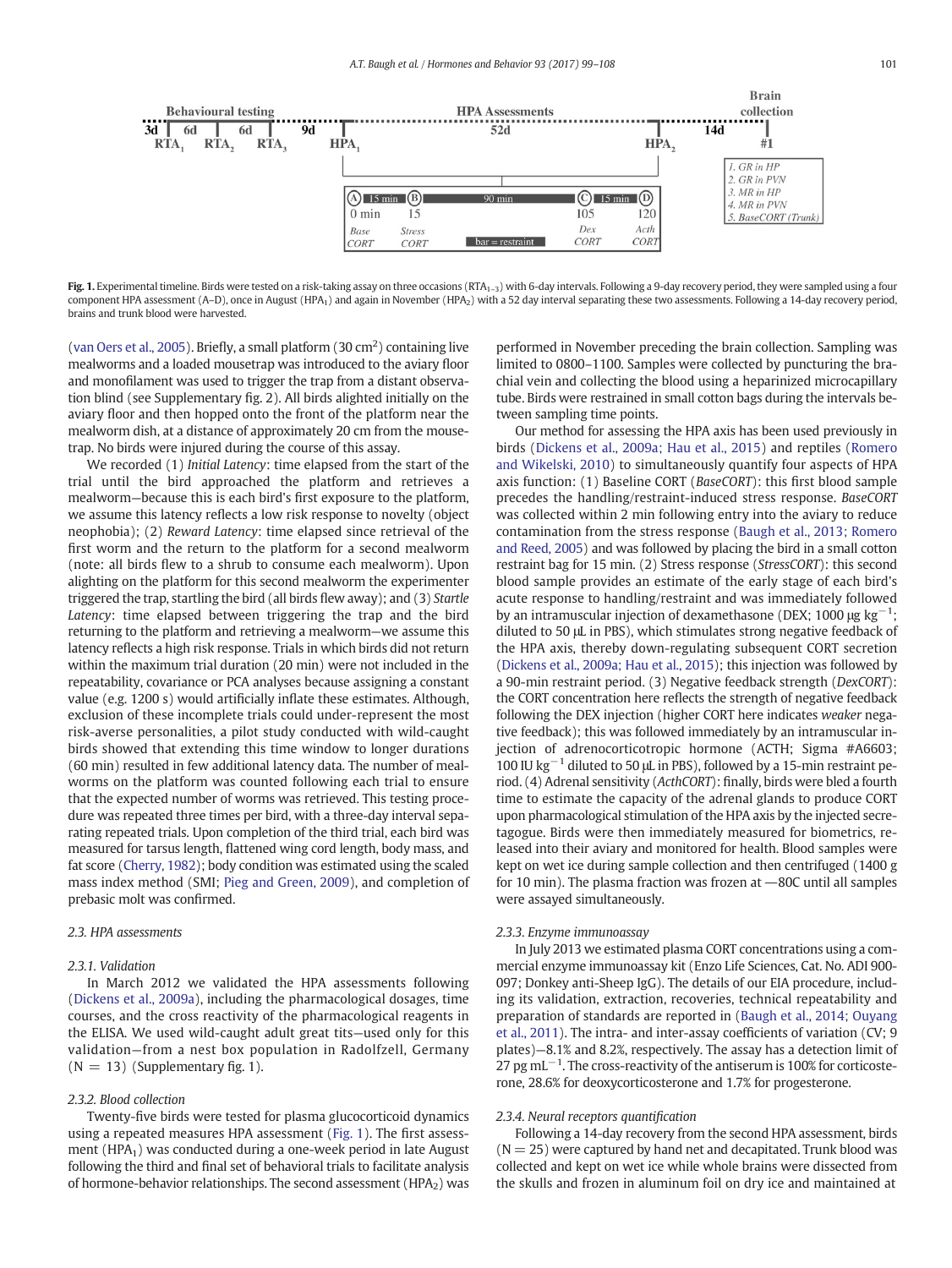$\approx$  80C until cryosectioning. The interval separating entry into the aviary and frozen tissue was  $<$ 3 min. We transported brains on dry ice to the Roslin Institute at the University of Edinburgh, mounted them on OCT (TissueTek) and sectioned them coronally at 15 μm onto polysine pretreated slides. Tissue was stored at -80C. Two slides from each animal (each with six sections) were used for radioactive in situ hybridization and a custom Python script and ImageJ were used for silver grain quantification in the paraventricular nucleus of the hypothalamus (PVN) and the hippocampus (HP)—two regions implicated in HPA axis regulation [\(Dickens et al., 2009b](#page-8-0)). Details of our methods are described in [\(Senft et al., 2016](#page-9-0)).

# 2.4. Statistical analyses

#### 2.4.1. Behavior: general

We used a repeated measures ANOVA to test for effects of repeat number and latency type, including covariates for sex, SMI, and fat score. This permitted us to evaluate whether birds became habituated to the novel object platform across repeated trials. Effect sizes (partial eta-squared and Cohen's d) were calculated for significant main effects, interactions and pair-wise comparisons.

#### 2.4.2. Among-individual variances (i.e. repeatabilities)

All repeatability and covariance analyses were performed in R 3.0.2. We estimated the within- and among-individual variance components using Bayesian general linear mixed models (GLMMs) with a Gaussian error distribution, and used the variance component estimates to calculate the repeatability of each behavioral and hormonal trait ( $log_{10}$  transformed and z-standardized). Our linear mixed models approach ([Sokal](#page-9-0) [and Rohlf, 1995; Nakagawa and Schielzeth, 2010\)](#page-9-0) has important advantages over earlier ANOVA-based methods for repeatability estimation (intra-class correlation coefficients; [Lessells and Boag, 1987](#page-8-0)), including the incorporation of environmental covariates and nested terms (i.e. adjusted repeatabilities), robustness to data heterogeneity (missing values, unbalanced designs), and the ability to estimate uncertainty around the repeatability estimate because variances are estimated directly. These models were constructed in MCMCglmm ([Had](#page-8-0)field, [2010\)](#page-8-0). We ran models without fixed effects (i.e. agreement repeatabilities), with individual identity as the sole random effect, and used inverse-Wishart priors. A second set of models were conducted to correct our estimates for nest of origin effects and determine whether the nest of origin explained some of the variation in traits. Therefore, we added NestID as a random effect to the models. We then repeated all the above models, this time accounting for fixed effects (i.e., adjusted repeatabilities), by adding variation in body condition (SMI, scalar) and the fat score as fixed covariates (Supplementary table 4 for adjusted repeatabilities), with a similar prior. Sex was not included as a term in any of the models because behavioral, endocrinological and quantitative genetics studies in P. major have shown no evidence for sexdependent expression of exploratory behavior [\(Dingemanse et al.,](#page-8-0) [2002; van Oers et al., 2004a; Carere et al., 2005](#page-8-0)), risk-taking behavior [\(van Oers et al., 2005](#page-9-0)), or HPA axis function ([Stöwe et al., 2010; Baugh](#page-9-0) [et al., 2014](#page-9-0)).

We used the variance component estimates to calculate effects of individual identity and nest of origin. We ran each model for 1,000,000 iterations, used default sampling, and we ran model diagnostics to confirm that the autocorrelation between subsequent stored iterations was not higher than 0.1. We report the repeatabilities, and variance components calculated as a ratio of the total variance, with 95% credible intervals (95CI).

# 2.4.3. Covariances

We performed bivariate GLMMs to estimate within- and among-individual covariation. These models were constructed in MCMCglmm (Hadfi[eld, 2010\)](#page-8-0), where individual identity was fitted as random effect. Covariances in both the random effect and the residual were allowed to take on any value (for a similar analysis and sample size, see [Araya-Ajoy](#page-8-0) [and Dingemanse, 2016](#page-8-0)). We compared the Deviance Information Criterion (DIC, [Spiegelhalter et al., 2002\)](#page-9-0) of these models with one from a model where we fixed the covariance within individuals to zero. A difference of  $>5$  in DIC was considered statistically significant [\(Spiegelhalter et al., 2002\)](#page-9-0). We ran these models with uninformative priors and ran each model for 2,000,000 iterations. Standard model diagnostics confirmed that autocorrelation among sampled iterations was low.

#### 2.4.4. Linking neural receptors, HPA dynamics and behavior

HPA2 was timed to precede brain collection [\(Fig. 1](#page-2-0)) to test the hypothesis that MR and GR expression in the HP and PVN predict HPA axis function. To do this we used the average MR and GR expression in the PVN and HP calculated across four coronal sections per bird ( $N = 25$ ). We constructed general linear models to describe how neural receptor expression predicts CORT concentrations for the four HPA components. We also included two fixed variables in these models to represent body condition, SMI and furcular fat score, that have been shown to be correlated with CORT secretion (Wingfi[eld et al., 1994](#page-9-0)).

To test the broader relationships among receptors, hormones and behavior—and in order to reduce family-wise error rates—we reduced the dimensionality for all three of these phenotypic categories using principal components analysis and then used path analyses (SPSS version 21) to test the strength and direction of relationships among phenotypic levels ([Fig. 2\)](#page-4-0). We tested two a priori models that minimized the number of paths: (1) Full model: MR and GR directly influence both HPA axis function and behavior and the HPA axis also directly influences behavior; and (2) Reduced model: MR and GR only indirectly influence behavior via the HPA axis.We calculated the fit of both models  $(1 - \pi(e_{HPA} * e_{Risk}))$  and a summary statistic  $(Q = (1 - Fit_{Full}) / (1 Fit<sub>Reduced</sub>)$ ) and then compared the significance of this quotient with a Chi-squared test of significance (W =  $-(N - d) * log_e(Q)$ , where  $N =$  sample size and  $d =$  the number of dropped paths). Measurements from RTA<sub>1</sub> and HPA<sub>1</sub> were used and all datasets were log<sub>10</sub>-transformed and z-standardized prior to component extraction. For the behavioral data, we excluded trials in which the bird did not return to the platform within the maximum window of time (20 min) because assigning maximum values here would artificially inflate the eigenvalues (final  $N_{path\ analysis} = 14$ ). All analyses extracted only one component (PC1) with eigenvalues  $>1$  (which explained 63–82% of the variance) and correlation matrices indicated that all pairwise correlation coefficients varied between 0.1 and 0.9 (Supplementary table 8). Therefore, we performed path analyses using PC1 for each trait category ([Fig. 2\)](#page-4-0). Residual error for these analyses did not deviate from Gaussian, visually or statistically (Shapiro-Wilk; all  $p > 0.20$ ) and observed power for the omnibus path model was adequate (power  $= 0.83$ ).

#### 3. Results

# 3.1. Behavior: general

Sex (F<sub>1</sub> = 0.674, p = 0.443), SMI (F<sub>1</sub> = 0.044, p = 0.840) and fat score ( $F_3$  = 0.503,  $p$  = 0.694) did not explain significant variance in behavior. The repeated measures ANOVA therefore only included the within-subjects factors (latency type and repeat number; Supplementary fig. 2). Latencies were generally high for Initial Latency and Startle Latency (mean  $\pm$  SD, sec: 347.8  $\pm$  279.9; 283.3  $\pm$  232.0, respectively)—indicating that this assay predictably elicited a neophobic and startle response, respectively—but low for Reward Latency  $(143.5 \pm 163.8)$ , suggesting that the first mealworm acted as a food reward. There was a significant main effect of latency type  $(F_{2,26} = 22.82, p < 0.001,$  partial  $\eta^2 = 0.74$ ). There was no main effect of repeat number ( $F_{2,26} = 1.54$ ,  $p = 0.233$ ), but there was an interaction between latency type and repeat number ( $F_{4,52} = 3.08$ ,  $p = 0.024$ , partial  $\eta^2 = 0.73$ ) due to a marginal reduction in the *Initial Latency*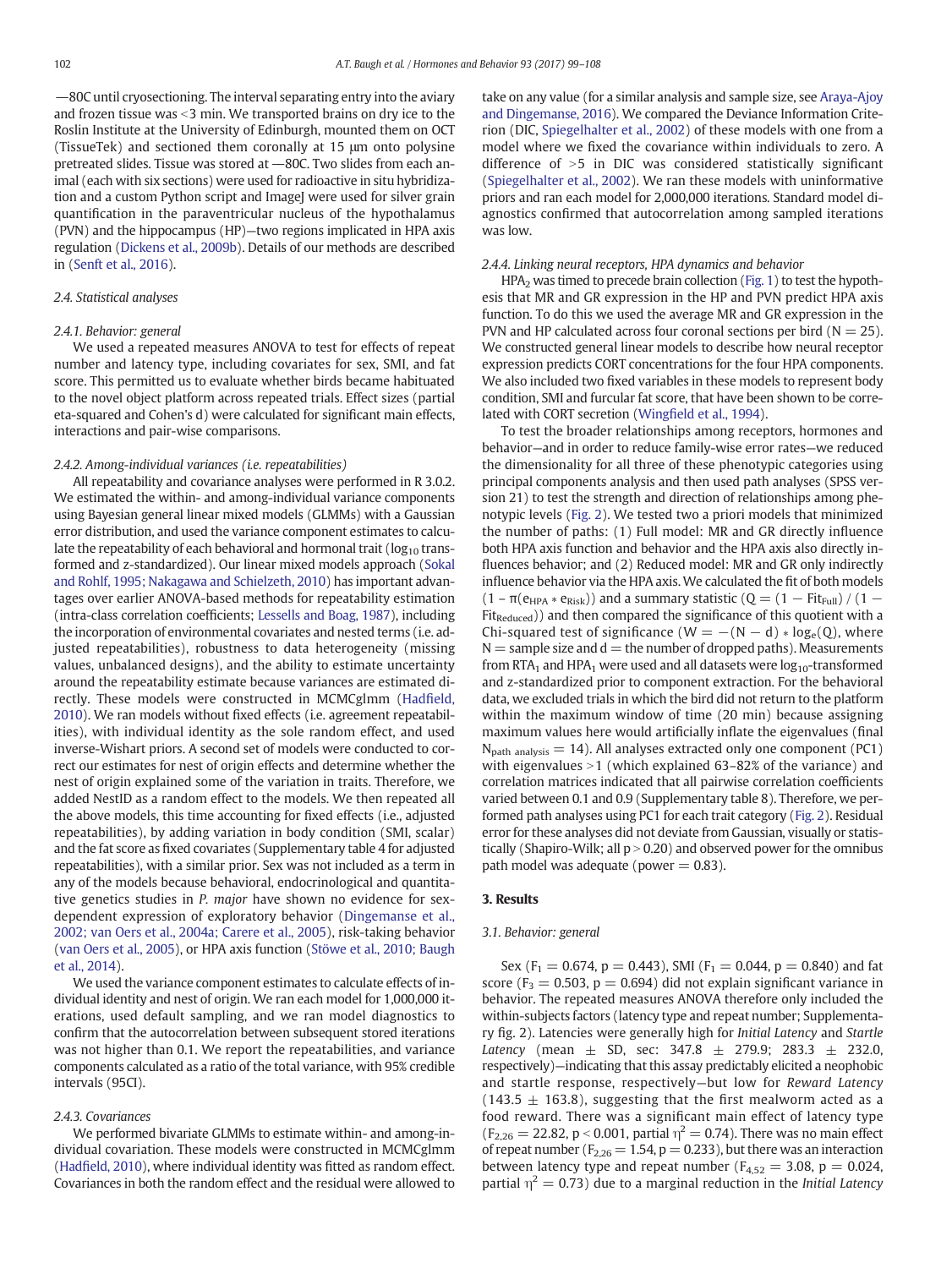<span id="page-4-0"></span>

Fig. 2. Relationships among traits depicted in a path model. For each level of organization (neuroendocrine: MR and GR expression; endocrine: HPA<sub>1</sub> components; behavior: Initial and Startle Latencies), traits were reduced to the first principal component (PC1). For traits measured repeatedly per bird, agreement repeatabilities (R; subject as random factor) are indicated inside circular arrows. Estimates of covariance between traits within each category are indicated with bi-directional black arrows at the among- (Cov-A) and the withinindividual levels (Cov-W). The phenotypic correlations (Pearson's r) for MR and GR across the two nuclei are indicated with bi-directional grey arrows. The path model yields beta coefficients (β) describing the direction and magnitude of effect of independent variables (GR, MR, HPA) on dependent variables (HPA, risk-taking). Error estimates for dependent variables in the path model are indicated in grey ellipses. The model indicates that higher MR expression in the hippocampus and hypothalamus and lower GR expression in these two brain areas predicts a more potentiated HPA axis (higher CORT) and more risk-averse personalities (higher latencies). Inset: the reduced model has two dropped paths. \* denotes statistical significance ( $p < 0.05$ ) for repeatability (R), covariance (Cov) and correlation (r) estimates.

between RTA<sub>1</sub> and RTA<sub>2</sub> (pairwise comparison:  $p = 0.01$ , Cohen's d =  $0.92$  (95CI = 0.19–1.64); [Fig. 1](#page-2-0)). No other pairwise comparison was significant (Supplementary fig. 2), suggesting that the novelty of the platform diminishes over repeated exposures.

#### Table 1

Repeatability estimates and 95% confidence intervals for the three behavioral measures. Agreement (i.e. raw) repeatabilities are shown with and without the rand25 effect of NestID (i.e. siblings). Estimates for the variance explained by NestID and its 95% confidence interval are also shown for each behavior. Confidence intervals that are not zerobound are considered statistically significant.

| Behavioral trait       |                  | R    | 95CI          | Nest ID | Nest ID 95CI  |
|------------------------|------------------|------|---------------|---------|---------------|
| <b>Initial Latency</b> | Raw <sup>a</sup> | 0.41 | $0.13 - 0.66$ |         |               |
|                        | Raw <sup>b</sup> | 0.31 | $0.00 - 0.58$ | 0.01    | $0.00 - 0.27$ |
| Reward Latency         | Raw <sup>a</sup> | 0.49 | $0.23 - 0.75$ |         |               |
|                        | Raw <sup>b</sup> | 0.35 | $0.02 - 0.63$ | 0.02    | $0.00 - 0.41$ |
| Startle Latency        | Raw <sup>a</sup> | 0.53 | $0.23 - 0.77$ |         |               |
|                        | Raw <sup>b</sup> | 0.49 | $0.12 - 0.75$ | 0.01    | $0.00 - 0.31$ |

<sup>a</sup> Agreement repeatabilities (i.e. no fixed effects) with individual as sole random term.

Agreement repeatabilities (i.e. no fixed effects) with individual and Nest ID fitted as random terms.

#### 3.2. Behavioral variances

Repeatabilities for all three latencies were high (0.41–0.53; see [Bell](#page-8-0) [et al., 2009\)](#page-8-0) and statistically significant (i.e. with 95CI that were not zero-bound; Table 1; Supplementary fig. 5(a–c)). NestID did not explain significant variance in the three behaviors (Table 1), suggesting that risk-taking phenotypes may not be strongly explained by relatedness or pre-hatching maternal effects (e.g. yolk hormones) or both. However, the statistical power to detect NestID effects was not particularly high because half of the nests did not have siblings, so we cannot exclude this possibility. Moreover, results stayed qualitatively the same when accounting for fat score and SMI (Supplementary table 4 for adjusted repeatabilities).

#### 3.3. Behavioral covariances

There was a significant positive among-individual covariance between Initial and Startle Latencies ([Table 3;](#page-6-0) [Fig. 3a](#page-5-0); Supplementary fig. 5(d–m)), demonstrating that birds that are chronically neophobic are chronically more risk-averse (i.e. personality). There was a similar trend between Initial and Reward Latencies ([Table 3](#page-6-0); [Fig. 3](#page-5-0)b). The DIC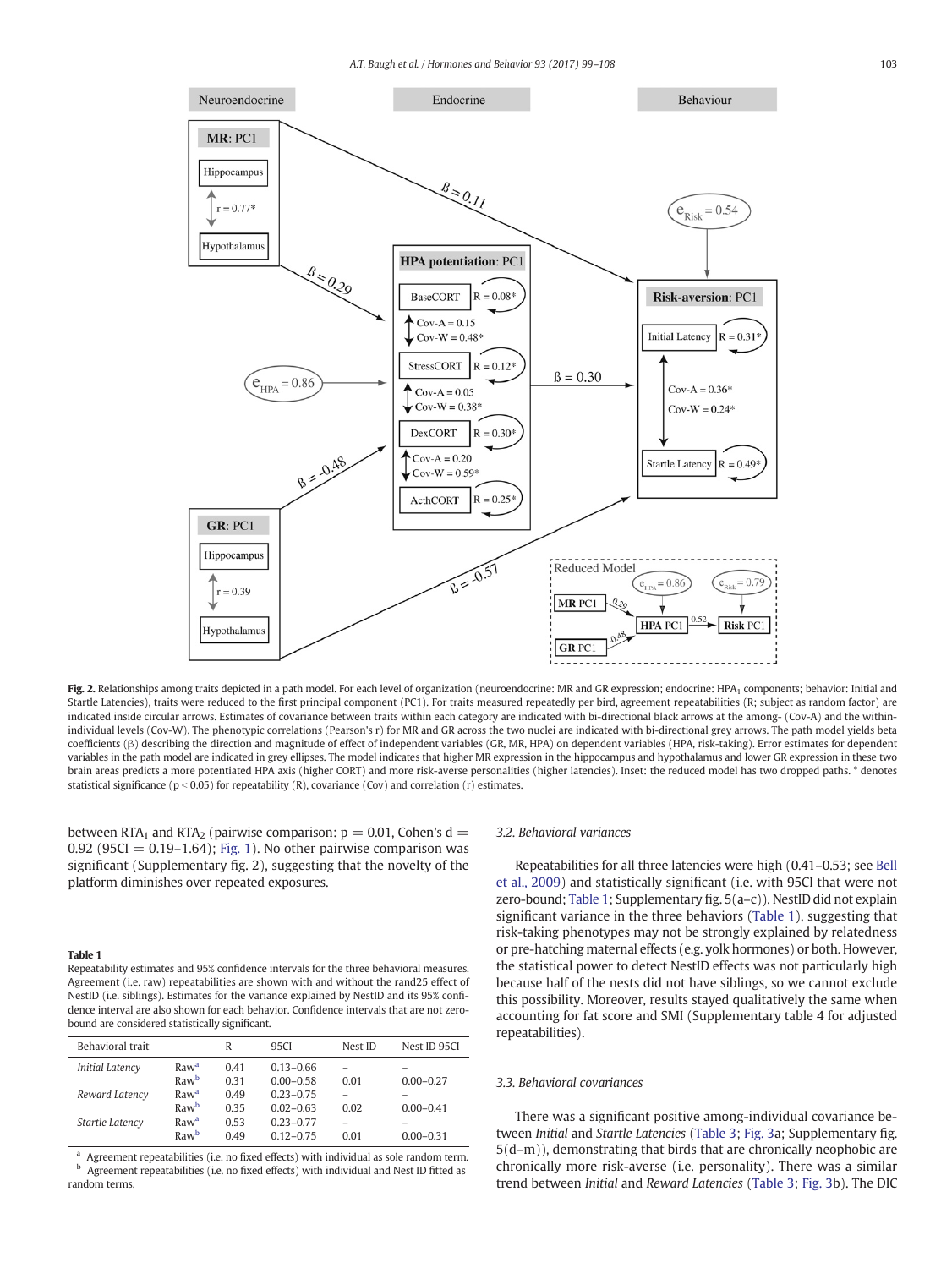<span id="page-5-0"></span>

Fig. 3. Graphical representations of the among-individual correlations for the three behavioral traits (a,b) and four HPA components (c,d). All values are log<sub>10</sub>-transformed and plotted as standardized (z) scores and best fit lines are linear regressions. Plots show the correlation between the average (per bird) values of the three behavioral trails (a,b) and two HPA assessments (c,d). A statistically significant positive correlation in (a) is graphical evidence of among-individual correlation (i.e. syndrome) between Initial Latency and Startle Latency (i.e. consistently neophilic birds are also consistently more risk-taking). The other trait pairs (b–d) were not statistically significant but positive trends here suggest the possibility of among-individual correlations.

of the model in which the covariance between Initial Latency and Reward Latency was fixed to zero did not fit the data better than a model in which the covariance was allowed to take on any value  $(\Delta$ DIC = 13.6). This was also true for the model including covariances between *Initial Latency* and *Startle Latency* ( $\triangle DIC = 23.8$ ). In both models the covariance within-individuals was positive and statistically significant (95CI do not overlap zero), demonstrating that at a given moment in time a bird exhibiting more neophobic behavior will also predictably exhibit more risk-averse behavior [\(Table 3\)](#page-6-0).

#### 3.4. Hormones: general

Our validation study indicated that our drug dosages and timeline induced predictable variation in CORT concentrations, with low BaseCORT, moderately high StressCORT, low DexCORT and high ActhCORT (Supplementary fig. 1). In our experimental study we observed a main effect of HPA component ( $F_{3,72} = 186.8$ , p < 0.001, partial  $\eta^2 = 0.97$ ), again with low BaseCORT and DexCORT, and high StressCORT and ActhCORT (Supplementary fig. 3). There was also a main effect of season, with higher CORT concentrations in November (HPA<sub>2</sub>) compared to August (HPA<sub>1</sub>) (F<sub>1,24</sub> = 24,29, p < 0.001, partial  $\eta^2$  = 0.51; Supplementary fig. 3). Lastly, there was an interaction effect between season and HPA component (F<sub>3,72</sub> = 25.06, p < 0.001, partial  $\eta^2$  = 0.71), driven by weakened negative feedback (higher DexCORT) in November and a concomitant increase in ActhCORT (Supplementary fig. 3). The between-subject factors of sex ( $F_{1,23} = 3.46$ ,  $p = 0.08$ ), SMI ( $F_{1,23} = 2.5$ ,  $p = 0.12$ ), and fat score ( $F_{1,23} = 1.99$ ,  $p = 0.17$ ) did not significantly explain variance in the CORT variables and therefore were not included in the repeated measures ANOVAs.

#### 3.5. Hormonal variances

One bird had a very low CORT concentration for the first BaseCORT sample. We ran models that included and excluded this statistical outlier, and the results did not differ qualitatively (direction and proportionality of estimates), thus we report the inclusive results. For all four traits, repeatabilities were statistically significant (i.e. 95CIs were not zerobound). DexCORT and ActhCORT exhibited qualitatively higher repeatabilities than BaseCORT and StressCORT, but the 95CI did overlap so the estimates are not statistically significantly different from each other (Table 2).When accounting for NestID, the amount of variance explained by differences among individuals was qualitatively lower, and a larger part of the variance, especially for BaseCORT, was explained by NestID, but again, 95CIs overlapped (Table 2; Supplementary fig. 6(a–d)). Results stayed qualitatively the same when accounting for fat score and SMI (Supplementary table 4 for adjusted repeatabilities).

# 3.6. Hormonal covariances

The difference in DIC between the bivariate model of BaseCORT and the StressCORT where covariances were fixed to zero and where they were allowed to take on any value was large ( $\Delta$ DIC = 27), thus we assumed that covariance modeling better explained the data. There were

#### Table 2

Repeatability estimates and 95% confidence intervals for the four HPA components. Agreement (i.e. raw) repeatabilities are shown with or without the random effect of NestID (i.e. siblings). Estimates for the variance explained by NestID and its 95% confidence interval are also shown for each HPA trait. Confidence intervals that are not zero-bound are considered statistically significant. For repeatability estimates adjusted for body condition and fat score see Supplementary table 4.

| <b>HPA</b> trait  |                  | R    | 95CI          | Nest ID | Nest ID 95CI  |
|-------------------|------------------|------|---------------|---------|---------------|
| <b>BaseCORT</b>   | Raw <sup>a</sup> | 0.20 | $0.04 - 0.52$ |         |               |
|                   | Raw <sup>b</sup> | 0.08 | $0.02 - 0.32$ | 0.20    | $0.04 - 0.57$ |
| <b>StressCORT</b> | Raw <sup>a</sup> | 0.31 | $0.08 - 0.59$ |         |               |
|                   | Raw <sup>b</sup> | 0.12 | $0.03 - 0.43$ | 0.12    | $0.03 - 0.48$ |
| <b>DexCORT</b>    | Raw <sup>a</sup> | 0.50 | $0.16 - 0.74$ |         |               |
|                   | Raw <sup>b</sup> | 0.30 | $0.05 - 0.59$ | 0.11    | $0.03 - 0.43$ |
| <b>ActhCORT</b>   | Raw <sup>a</sup> | 0.59 | $0.24 - 0.78$ |         |               |
|                   | Raw <sup>b</sup> | 0.25 | $0.06 - 0.58$ | 0.16    | $0.04 - 0.52$ |
|                   |                  |      |               |         |               |

<sup>a</sup> Agreement repeatabilities (i.e. no fixed effects) with individual as sole random term. **b** Agreement repeatabilities (i.e. no fixed effects) with individual and Nest ID fitted as random terms.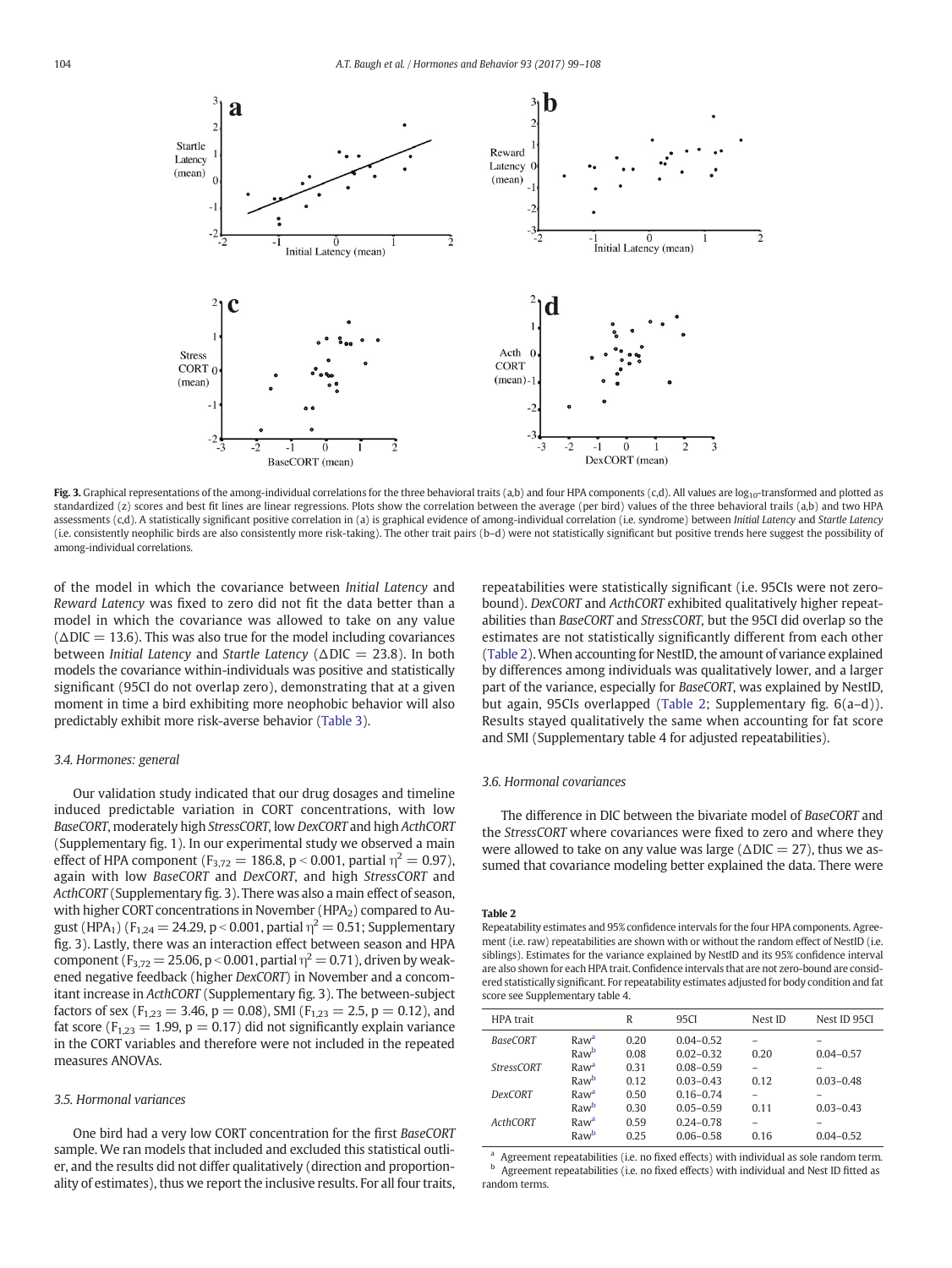#### <span id="page-6-0"></span>Table 3

Estimates (and 95% confidence intervals) of within- and among-individual covariance for pairs of behavioral measures and pairs of HPA measures. Confidence intervals that do not overlap zero are considered statistically significant.

| Trait pair                                | Cov among-individuals |                | Cov<br>within-individuals |               |
|-------------------------------------------|-----------------------|----------------|---------------------------|---------------|
|                                           | Estimate              | 95CI           | Estimate                  | 95CI          |
| <b>HPA</b>                                |                       |                |                           |               |
| BaseCORT vs StressCORT                    | 0.15                  | $-0.08 - 0.45$ | 0.48                      | $0.21 - 0.81$ |
| StressCORT vs DexCORT                     | 0.05                  | $-0.21 - 0.36$ | 0.38                      | $0.13 - 0.65$ |
| StressCORT vs ActhCORT                    | 0.19                  | $-0.11 - 0.52$ | 0.32                      | $0.09 - 1.00$ |
| DexCORT vs ActhCORT                       | 0.20                  | $-0.13 - 0.58$ | 0.59                      | $0.13 - 0.66$ |
| Behavior                                  |                       |                |                           |               |
| Initial Latency vs Reward Latency         | 0.05                  | $-0.35 - 0.48$ | 0.23                      | $0.06 - 0.44$ |
| <b>Initial Latency vs Startle Latency</b> | 0.36                  | $0.03 - 0.75$  | 0.24                      | $0.08 - 0.43$ |

no statistically significant covariances at the among-individual level (Table 3; 95CI overlap zero), despite a trend for some trait pairs, including high BaseCORT being linked with a high StressCORT ([Fig. 3](#page-5-0)c), and weak negative feedback (high DexCORT) linked to strong adrenal sensitivity (high ActhCORT) [\(Fig. 3d](#page-5-0)). The covariances within individuals for all trait pairs examined were statistically significant and positive (Table 3; Supplementary fig. 6(h,l,p)). Similarly, the model that included covariance between the StressCORT and DexCORT was statistically significant ( $\Delta$ DIC = 19.5) and the covariance within individuals was statistically significant and positive, while the covariance among individuals was not different from zero (Table 3; Supplementary fig. 6(e–p)). Similarly, the covariances within individuals were statistically significant and positive for the pairs DexCORT versus ActhCORT, and StressCORT versus ActhCORT. Again, the differences in DICs confirmed that the models including covariance better explained the data ( $\Delta$ DIC<sub>Dex vs</sub> Acth = 26 and  $\Delta$ DIC<sub>Stress vs</sub> Acth = 16).

#### 3.7. Linking neural receptors, HPA dynamics and behavior

Expression of GR was higher in the PVN than in the HP, and MR exhibited the opposite pattern. Expression of MR was positively correlated across the PVN and the HP and there was a trend for a positive correlation for GR across the two nuclei [\(Fig. 2](#page-4-0) and [Senft et al., 2016\)](#page-9-0). In contrast, there were no correlations between the two receptor types (MR versus GR) for any combination of nuclei or PC (all  $p > 0.15$ ).

Given the widespread covariance among trait items (e.g. Initial and Startle Latencies), the principal component analyses allowed us to reduce our dataset into four trait categories (MR phenotype; GR phenotype; HPA potentiation phenotype; risk-aversion phenotype; [Fig. 2;](#page-4-0) see Supplementary table 8 for PCA details; [Budaev, 2010\)](#page-8-0) and minimize family-wise error rates. Using these trait categories, our path analyses indicated that higher MR and lower GR predict a more potentiated HPA axis (higher CORT) and more risk-averse (longer latencies) personalities ([Fig. 2\)](#page-4-0). Model fit was significantly higher for the full model (0.785) compared to the reduced model (0.539) with two dropped paths ( $\chi^2 = 9.12$ , df = 2, p < 0.05; [Fig. 2](#page-4-0)), indicating support for a direct and an indirect (i.e., via HPA axis) influence of MR and GR on risk aversion. These results were robust to the structural details of the path model—the qualitative outcome did not change with inclusion/exclusion of items in principal components and the relationships among these higher-level trait dimensions mirrored patterns detected at lower levels of analysis. For example, variation in ActhCORT positively predicted startle latencies ( $R^2 = 0.41$ ,  $F_{1,12} = 8.36$ ,  $p = 0.014$ ); GR expression in the hippocampus negatively predicted startle latencies  $(R^2 = 0.39, F_{1,12} = 7.76, p = 0.016)$ ; GR expression in the PVN negatively predicted ActhCORT ( $R^2 = 0.24$ ,  $F_{1,23} = 6.51$ ,  $p = 0.019$ ); and MR expression in the hippocampus positively predicted StressCORT  $(R^{2} = 0.20, F_{1,23} = 5.82, p = 0.024$ ; see also Supplementary tables 7 and 8, Supplementary fig. 9).

### 4. Discussion

We found support for the hypothesis that avian personality is correlated with individual differences in HPA axis function. Our repeated measures design allowed us to partition variance in behavioral, endocrine and neuroendocrine traits in the same individuals under semi-natural conditions, providing an integrative picture of trait lability and interaction—to our knowledge this is the first such study to integrate across these levels of organization. The results support our prediction that individuals with consistently more potentiated HPA axes exhibit risk-averse personalities. These results help to unify findings from previous research examining the HPA axis and personality in vertebrates [\(Ellis et al., 2006; Koolhaas et al., 1999\)](#page-8-0) including great tits [\(Hau et al.,](#page-8-0) [2016](#page-8-0)) and provide an important test of the assumption that pharmacological challenges provide a window into upstream neural receptor phenotypes.

### 4.1. Personality

Risk-taking behaviors were repeatable—approximately 30–50% of the variation in each can be attributed to individual differences, a relatively high fraction for behavioral traits [\(Bell et al., 2009](#page-8-0)). And in contrast to the HPA components, nest of origin explained only a small fraction of the behavioral variation. This finding extends previous work that indicates that these types of risk-taking behaviors are components of a more general personality suite that includes exploration and boldness [\(van Oers et al., 2004b, 2004c; van Oers et al., 2005; Hall et al.,](#page-9-0) [2015](#page-9-0)). Moreover, these behaviors are phenotypically correlated, owing to the joint contributions of positive among- and within-individual correlations. The within-individual correlation implies that either dynamic internal (e.g., circadian state) or external variables (e.g., temperature) or both varied across observations of the same individual and that these variables modulated the expression of both traits simultaneously (see [Baugh et al., 2014](#page-8-0)). Given that we controlled the social and nutritional environments, this within-individual correlation further indicates that these two behaviors are codependent on a variety of influences beyond nutritional state and social context (see [Drosmann et al., 2014](#page-8-0)). This within-individual correlation could emerge as a consequence of ultradian cycles [\(Droste et al., 2011\)](#page-8-0); for example, baseline CORT and stress-induced CORT will both be higher following the periodic and pulsatile release of ACTH. The among-individual correlation between these two behaviors, however, provides evidence for their joint contribution to personality and is only possible given the among-individual variance (i.e. repeatability) of both behaviors [\(Baugh et al., 2014](#page-8-0)). This correlation means that birds that are on average more neophobic are also on average more risk-averse, and vice versa. This is consistent with the finding in this species that risk-taking behavior is genetically linked with general aspects of the shy-bold continuum, including spatial and object neophobia [\(van Oers et al., 2005](#page-9-0)).

#### 4.2. HPA function

Our HPA assessments yielded the predicted results (i.e. low BaseCORT, stress-induced increases, decrease after DEX- and increase following ACTH-injection). This is similar to what has been documented in some other species [\(Romero and Wikelski, 2010; Schmidt et al., 2012;](#page-9-0) [MacDougall-Shackleton et al., 2013; Hau et al., 2015\)](#page-9-0), but differs from the lack of ACTH sensitivity reported in chukar partridge (Alectoris chuckar; [Dickens et al., 2009a](#page-8-0)). The higher CORT in November compared August suggests a seasonal pattern in DEX sensitivity, with weaker sensitivity in November. There was also a seasonal increase in ActhCORT, but this is likely due to the positive correlation between DexCORT and ActhCORT. Although our birds had recently completed prebasic molt at the time of the August assessment, the enduring physiological consequences of a recent molt or other seasonally variable inputs to the HPA axis might have downregulated axis sensitivity [\(Romero, 2006](#page-9-0)).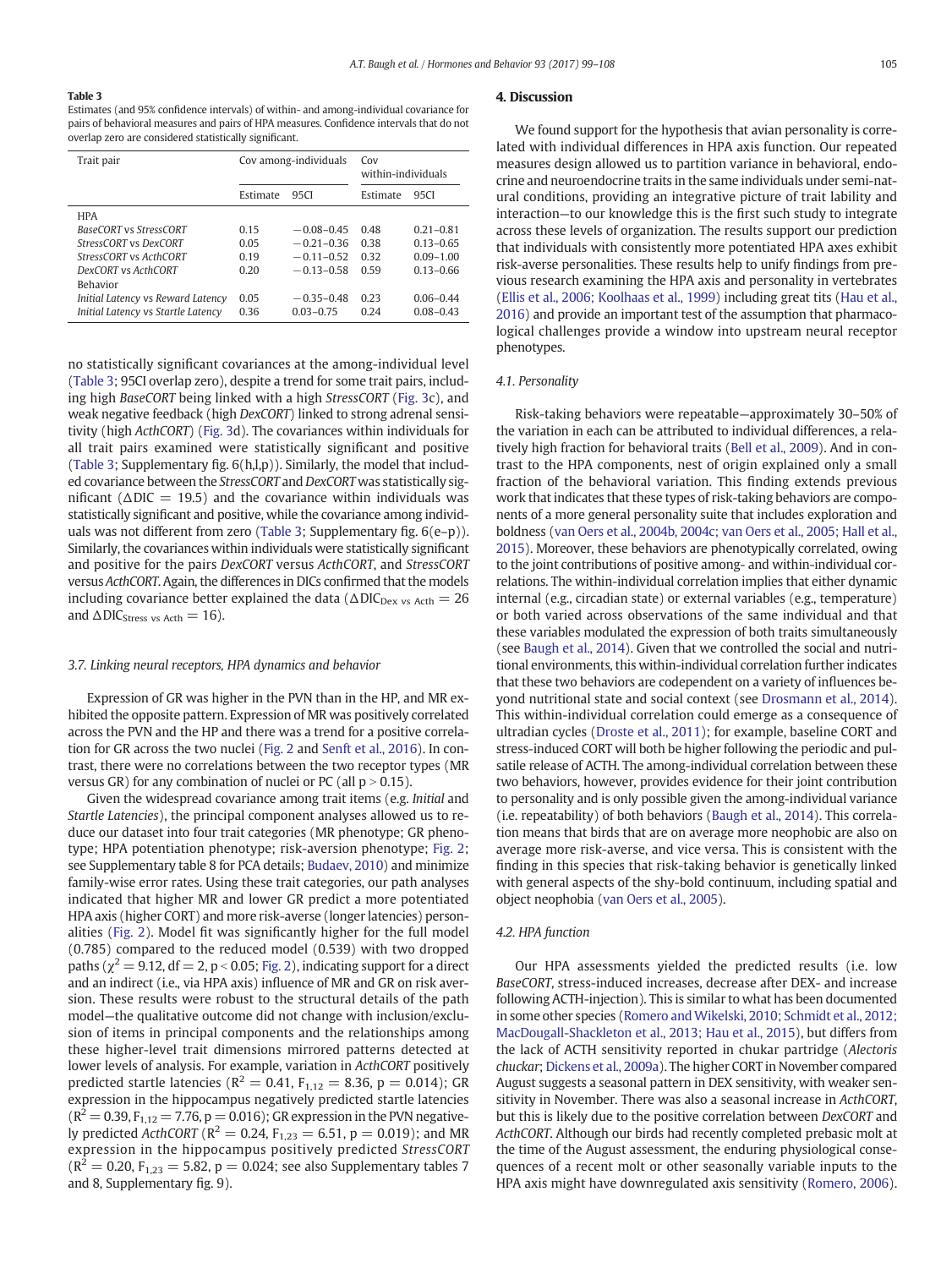Despite this seasonality, all four HPA measures exhibited significant repeatability.

Baseline CORT exhibited the lowest repeatability, consistent with previous studies in great tits ([Baugh et al., 2014](#page-8-0)) and other species [\(Hau et al., 2015; Ouyang et al., 2011\)](#page-8-0). The other three HPA components contained moderate (StressCORT) to high (DexCORT, ActhCORT) amounts of repeatability, consistent with the only other report that has estimated repeatabilities in a subset of these traits ([Hau et al.,](#page-8-0) [2015\)](#page-8-0). The repeatabilities of DexCORT and ActhCORT might be interesting to examine in future functional studies. Variation in negative feedback, for example, has been shown to correlate with nutritional state and mortality in Galapagos marine iguanas (Amblyrhynchus cristatus; [Romero and Wikelski, 2010\)](#page-9-0).

We also demonstrated that there are positive phenotypic correlations between several of these HPA components. Most of the covariance between traits is at the within-individual level. In other words, this suggests that a bird with high baseline CORT at a particular moment will have high stress-induced CORT minutes later; but that same bird a month later might have moderate initial CORT and moderate stress-induced CORT. This hypothetical bird is a relatively high-CORT individual (i.e. there is repeatability in both components), but dynamic variables, not stable individual differences, are driving the correlation between the HPA traits ([Baugh et al., 2014](#page-8-0)). The interdependence of these HPA measures has implications for coping with repeated stressors; for example, a positive trend between DexCORT and ActhCORT suggests that birds with stronger negative feedback are less able to mount a strong secondary stress response, owing perhaps to a refractory state. To our knowledge, these are the first estimates of combined phenotypic, withinand among-individual covariances in these HPA axis traits. Given trends indicating among-individual correlations between BaseCORT and StressCORT and between DexCORT and ActhCORT, we suggest future research examine this question further. However, because BaseCORT and StressCORT concentrations are likely regulated by separate receptor populations, thereby potentially decoupling them, we would not predict strong correlations between these measures ([de Kloet et al., 1993;](#page-8-0) [Romero, 2004](#page-8-0)).

#### 4.3. Linking neural receptors, HPA dynamics and behavior

By estimating the expression of MR and GR in two brain regions known to regulate the HPA axis—the PVN and hippocampus—we provide support for the hypothesis that functional aspects of HPA axis dynamics can be predicted on the basis of receptor expression. Overall, we showed that higher MR levels predicted a more potentiated HPA axis (higher CORT) and, more importantly, higher GR levels predicted a less potentiated axis. Previously we showed that the expression of hippocampal MR is positively correlated with the expression of MR in the PVN, and a similar trend was observed for GR across these two nuclei [\(Senft et al., 2016\)](#page-9-0). This within-individual correlation across nuclei is similar to what has been shown across diverse tissues in songbirds [\(Lattin et al., 2015](#page-8-0)) and suggests a neuroendocrine suite that constrains the flexibility of HPA axis function, which might explain individual differences in the HPA components measured in this study. Future research should also quantify receptor protein expression, as transcript and protein levels have been shown to be uncorrelated in house sparrow (Passer domesticus) brains [\(Medina et al., 2013](#page-8-0)), and transcript expression might yield different results. For example, in vivo studies in rodents have demonstrated that GR under-expression, which leads to reduced negative feedback (i.e. more potentiated HPA axis) can be compensated for by MR over-expression ([Harris et al., 2013\)](#page-8-0), suggesting that higher MR densities in rodent brains might be associated with increased negative feedback (i.e. less potentiated HPA axis). The classic model that MR strictly controls basal HPA drive whereas GR controls negative feedback is being revisited ([Kolber et al., 2009](#page-8-0)), and there is empirical evidence that it is the ratio of MR and GR that might be critical to understanding HPA axis function [\(Harris et al., 2013\)](#page-8-0). Lastly, because MR and GR are widely distributed throughout the brain, including in P. major [\(Senft et al., 2016](#page-9-0)), links between receptor expression and behavior need to be more thoroughly explored.

We found support for the hypothesis that variation in the neuroendocrine stress axis is correlated with personality. Specifically, more neophobic and risk-averse birds exhibited a more potentiated stress axis. This finding was confirmed with data reduction methods showing that the three behavioral measures were largely explained by a single principal component, and likewise for the four HPA components. PC1 for the behavioral measures might represent behavioral inhibition under conditions of risk and PC1 for the HPA components might represent endocrine potentiation. These two principal components were significantly and positively correlated: birds exhibiting more risk-averse personalities also exhibited more potentiated HPA axes. It is remarkable that the expression patterns of two receptors in the brain can explain such a large amount of variation in HPA axis function and animal personality. We agree with [Ball and Balthazart \(2008\)](#page-8-0) that identifying functional interrelationships between behavior and hormones at the individual level, which has occasionally failed ([Crews, 1998;](#page-8-0) [Adkins-Regan, 2005](#page-8-0)), is greatly facilitated by inclusion of target tissue variables such as neural receptor expression. We would further propose that understanding the behavior and hormonal sides of the equation are greatly enhanced by multilevel approaches, including the characterization of syndromes. Lastly, because recent work has demonstrated links between immune function and risk-taking behavior ([Jacques-](#page-8-0)[Hamilton et al., 2017](#page-8-0)) and because glucocorticoids are known to suppress the immune system, it will be important for future work to integrate among all three of these phenotypic categories in wild animals.

These patterns expand on earlier studies in this species; we previously demonstrated a genetic correlation between spatial/object neophobia and glucocorticoid reactivity, with shy selection line birds exhibiting stronger stress responses ([Baugh et al., 2012\)](#page-8-0). Likewise, in a study of wild birds we showed that slower explorers exhibited faster and more enduring glucocorticoid responses [\(Baugh et al., 2013](#page-8-0)). The present study, which used pharmacological challenges in addition to the more conventional stress series, confirms that the more enduring stress response in more risk-averse personalities is due to weaker negative feedback per se. These results are generally consistent with studies of stress and personality in other vertebrates [\(Baugh et al., 2012](#page-8-0)). What is still unclear, however, is the directionality and causality of these hormone-behavior relationships ([Koolhaas et al., 2010\)](#page-8-0). Further study is needed to examine the developmental-organizational programming of HPA and behavior phenotypes [\(Schmidt et al., 2013; Marasco et al.,](#page-9-0) [2016\)](#page-9-0) and new techniques are needed to acutely manipulate endocrine function in a physiologically relevant manner.

#### 5. Conclusions

Our multilevel and integrative approach—from neural receptor expression to plasma hormone dynamics and behavior—provides new insight into the network of trait (co)variances that are associated with animal personality. Our results support the hypothesis that two hormone receptors in the brain play an integral role in HPA axis function, which is in turn associated with predictable variation in personality. Further, our findings support the hypothesis that pleiotropic effects of steroid hormones can act as proximate mechanisms that integrate behavioral traits into personality suites. Overall, these results unify earlier research documenting the relationship between endocrine stress reactivity and the shy-bold continuum in songbirds. Lastly, if the widespread trait covariances shown here are the consequences of genetic correlations, as has been demonstrated previously for specific HPA-behavior trait pairs [\(Baugh et al., 2012\)](#page-8-0), this would imply that selection targeting any one of these levels might affect the evolution of suites of concerted traits ([Ketterson and Nolan, 1999; McGlothlin and Ketterson, 2008](#page-8-0)).

Supplementary data to this article can be found online at [http://dx.](http://dx.doi.org/10.1016/j.yhbeh.2017.05.011) [doi.org/10.1016/j.yhbeh.2017.05.011.](http://dx.doi.org/10.1016/j.yhbeh.2017.05.011)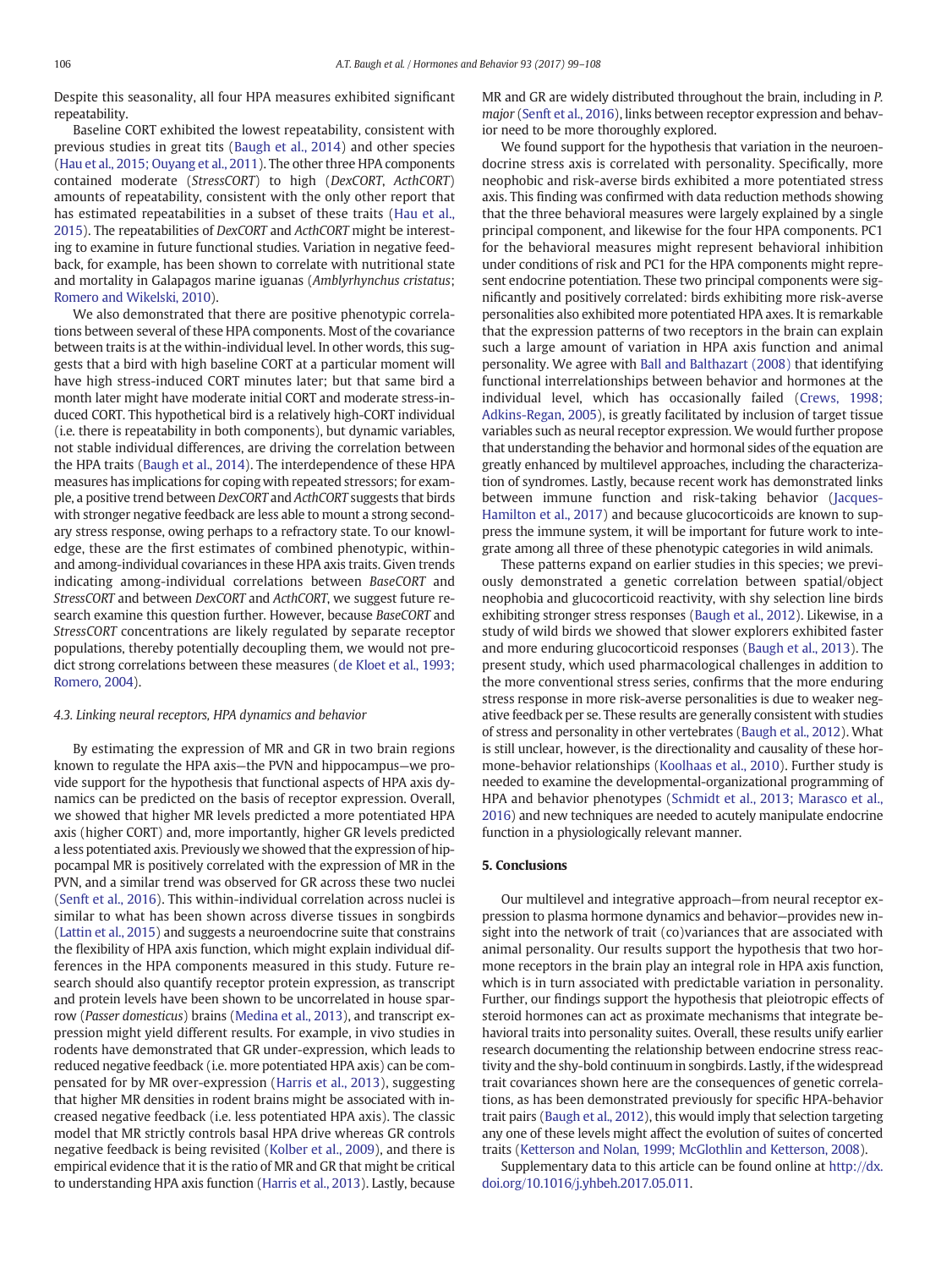# <span id="page-8-0"></span>Ethics

Our protocols were approved under permit 35-9185.81/G-10/76 by District Administration Freiburg Department of Agriculture, Rural Areas, Veterinary and Food Administration, Baden-Wuerttemberg, Germany at the Max Planck Institute for Ornithology, Radolfzell, Germany (MH, ATB) and permit NIOO.10-06 of the Royal Dutch Academy of Sciences (DEC-KNAW) to KVO.

# Competing interest

We have no competing interests.

### Funding

This work was supported by the Alexander von Humboldt Foundation grant number 1141248 (ATB), the Max Planck Society (MH), The Netherlands Institute of Ecology (NIOO-KNAW; KVO), The Roslin Institute at the University of Edinburgh (SLM), HHMI and the Biology Department at Swarthmore College (ATB, RAS, MF, AL).

#### Acknowledgements

We thank Sarah C. Davidson and Michael Quetting for assistance with data collection in the field and two anonymous reviewers for insightful comments that improved this manuscript.

#### References

- Adkins-Regan, E., 2005. [Hormones and Animal Social Behavior. Princeton University](http://refhub.elsevier.com/S0018-506X(17)30029-6/rf0005) [Press, Princeton, NJ](http://refhub.elsevier.com/S0018-506X(17)30029-6/rf0005)
- Araya-Ajoy, Y.G., Dingemanse, N.J., 2016. [Repeatability, heritability, and age-dependence](http://refhub.elsevier.com/S0018-506X(17)30029-6/rf0010) [of aggressiveness in a wild passerine bird. J. Anim. Ecol. 86, 227](http://refhub.elsevier.com/S0018-506X(17)30029-6/rf0010)–238.
- Ball, G.F., Balthazart, J., 2008. [Individual variation and the endocrine regulation of behav](http://refhub.elsevier.com/S0018-506X(17)30029-6/rf0015)[iour and physiology in birds: a cellular/molecular perspective. Philos. Trans. R. Soc.](http://refhub.elsevier.com/S0018-506X(17)30029-6/rf0015) [Lond. Ser. B Biol. Sci. 363, 1699](http://refhub.elsevier.com/S0018-506X(17)30029-6/rf0015)–1710.
- Baugh, A.T., Schaper, S.V., Hau, M., Cockrem, J.F., de Goede, P., van Oers, K., 2012. [Cortico](http://refhub.elsevier.com/S0018-506X(17)30029-6/rf0020)[sterone responses differ between lines of great tits \(](http://refhub.elsevier.com/S0018-506X(17)30029-6/rf0020)Parus major) selected for diver[gent personalities. Gen. Comp. Endocrinol. 175, 488](http://refhub.elsevier.com/S0018-506X(17)30029-6/rf0020)–494.
- Baugh, A.T., van Oers, K., Naguib, M., Hau, M., 2013. [Initial reactivity and magnitude of the](http://refhub.elsevier.com/S0018-506X(17)30029-6/rf0025) [acute stress response associated with personality in wild great tits \(](http://refhub.elsevier.com/S0018-506X(17)30029-6/rf0025)Parus major). [Gen. Comp. Endocrinol. 189, 96](http://refhub.elsevier.com/S0018-506X(17)30029-6/rf0025)–104.
- Baugh, A.T., van Oers, K., Dingemanse, N., Hau, M., 2014. [Baseline and stress-induced glu](http://refhub.elsevier.com/S0018-506X(17)30029-6/rf0030)[cocorticoid concentrations are not repeatable but covary within individual great tits](http://refhub.elsevier.com/S0018-506X(17)30029-6/rf0030) (Parus major[\). Gen. Comp. Endocrinol. 208, 154](http://refhub.elsevier.com/S0018-506X(17)30029-6/rf0030)–163.
- Bell, A.M., Hankison, S.J., Laskowski, K.L., 2009. [The repeatability of behaviour: a meta](http://refhub.elsevier.com/S0018-506X(17)30029-6/rf0035)[analysis. Anim. Behav. 77, 771](http://refhub.elsevier.com/S0018-506X(17)30029-6/rf0035)–783.
- Breuner, C.W., Hahn, T.P., 2003. [Integrating stress physiology, environmental change, and](http://refhub.elsevier.com/S0018-506X(17)30029-6/rf0040) [behavior in free-living sparrows. Horm. Behav. 43, 115](http://refhub.elsevier.com/S0018-506X(17)30029-6/rf0040)–123.
- Budaev, S.V., 2010. [Using principal components and factor analysis in animal behaviour](http://refhub.elsevier.com/S0018-506X(17)30029-6/rf0045) [research: caveats and guidelines. Ethology 116, 472](http://refhub.elsevier.com/S0018-506X(17)30029-6/rf0045)–480.
- Carere, C., Drent, P.J., Privitera, L., Koolhaas, J.M., Groothuis, T.G.G., 2005. [Personalities in](http://refhub.elsevier.com/S0018-506X(17)30029-6/rf0050) great tits Parus major[: stability and consistency. Anim. Behav. 70, 795](http://refhub.elsevier.com/S0018-506X(17)30029-6/rf0050)–805.
- Carere, C., Caramaschi, D., Fawcett, T.W., 2010. [Covariation between personalities and in](http://refhub.elsevier.com/S0018-506X(17)30029-6/rf0055)[dividual differences in coping with stress: converging evidence and hypotheses. Curr.](http://refhub.elsevier.com/S0018-506X(17)30029-6/rf0055) [Zool. 56, 728](http://refhub.elsevier.com/S0018-506X(17)30029-6/rf0055)–740.
- Cherry, J.D., 1982. [Fat deposition and length of stopover of migrant white crowned spar](http://refhub.elsevier.com/S0018-506X(17)30029-6/rf0060)[rows. Auk 99, 725](http://refhub.elsevier.com/S0018-506X(17)30029-6/rf0060)–732.
- Cockrem, J.F., Silverin, B., 2002. [Sight of a predator can stimulate a corticosterone response](http://refhub.elsevier.com/S0018-506X(17)30029-6/rf0065) in the great tit (Parus major[\). Gen. Comp. Endocrinol. 125, 248](http://refhub.elsevier.com/S0018-506X(17)30029-6/rf0065)–255.
- Crews, D., 1998. [On the organization of individual difference in sexual behavior. Am. Zool.](http://refhub.elsevier.com/S0018-506X(17)30029-6/rf0070) [38, 118](http://refhub.elsevier.com/S0018-506X(17)30029-6/rf0070)–132.
- Dall, S.R.X., Bell, A.M., Bolnick, D.I., Ratnieks, F.L.W., 2012. [An evolutionary ecology of indi](http://refhub.elsevier.com/S0018-506X(17)30029-6/rf0075)[vidual differences. Ecol. Lett. 15, 1189](http://refhub.elsevier.com/S0018-506X(17)30029-6/rf0075)–1198.
- Dallman, M.R., Strack, A.M., Akana, S.F., Bradbury, M.J., Hanson, E.S., Scribner, K.A., Smith, M., 1993. [Feast or famine: critical role of glucocorticoids with insulin in daily energy](http://refhub.elsevier.com/S0018-506X(17)30029-6/rf0080) fl[ow. Front. Neuroendocrinol. 14, 303](http://refhub.elsevier.com/S0018-506X(17)30029-6/rf0080)–347.
- de Kloet, E.R., 1991. [Brain corticosteroid receptor balance and homeostatic control. Front.](http://refhub.elsevier.com/S0018-506X(17)30029-6/rf0085) [Neuroendocrinol. 12, 95](http://refhub.elsevier.com/S0018-506X(17)30029-6/rf0085)–164.
- de Kloet, E.R., 1998. [Brain corticosteroid receptor balance in health and disease. Endocr.](http://refhub.elsevier.com/S0018-506X(17)30029-6/rf0090) [Rev. 19, 269](http://refhub.elsevier.com/S0018-506X(17)30029-6/rf0090)–301.
- de Kloet, E.R., Oitzl, M.S., Joëls, M., 1993. [Functional implications of brain corticosteroid re](http://refhub.elsevier.com/S0018-506X(17)30029-6/rf0095)[ceptor diversity. Cell. Mol. Neurobiol. 13, 433](http://refhub.elsevier.com/S0018-506X(17)30029-6/rf0095)–455.
- Dickens, M.J., Delehanty, D.J., Romero, L.M., 2009a. [Stress and translocation: alterations in](http://refhub.elsevier.com/S0018-506X(17)30029-6/rf0100) [the stress physiology of translocated birds. Proc. R. Soc. B 276, 2051](http://refhub.elsevier.com/S0018-506X(17)30029-6/rf0100)–2056.
- Dickens, M., Romero, L.M., Cyr, N.E., Dunn, I.C., Meddle, S.L., 2009b. [Chronic stress alters](http://refhub.elsevier.com/S0018-506X(17)30029-6/rf0105) [glucocorticoid receptor and mineralocorticoid receptor mRNA expression in the Eu](http://refhub.elsevier.com/S0018-506X(17)30029-6/rf0105)ropean starling (Sturnus vulgaris[\) brain. J. Neuroendocrinol. 21, 832](http://refhub.elsevier.com/S0018-506X(17)30029-6/rf0105)–840.
- Dingemanse, N.J., Both, C., Drent, P.J., van Oers, K., van Noordwijk, A.J., 2002. [Repeatability](http://refhub.elsevier.com/S0018-506X(17)30029-6/rf1000) [and heritability of exploratory behaviour in great tits from the wild. Anim. Behav. 64,](http://refhub.elsevier.com/S0018-506X(17)30029-6/rf1000) [929](http://refhub.elsevier.com/S0018-506X(17)30029-6/rf1000)–937.
- Drosmann, A.J., Brooks, K.C., Mateo, J.M., 2014. [Within-individual correlations reveal link](http://refhub.elsevier.com/S0018-506X(17)30029-6/rf0110) [between a behavioral syndrome, condition, and cortisol in free-ranging Beldings](http://refhub.elsevier.com/S0018-506X(17)30029-6/rf0110) [ground squirrels. Ethology 121, 125](http://refhub.elsevier.com/S0018-506X(17)30029-6/rf0110)–134.
- Droste, S.K., de Groote, L., Atkinson, H.C., Lightman, S.L., Reul, J.M.H.M., Linthorst, A.C., 2011. [Corticosterone levels in the brain show a distinct ultradian rhythm but a de](http://refhub.elsevier.com/S0018-506X(17)30029-6/rf0115)[layed response to forced swim stress. Endocrinology 149, 3244](http://refhub.elsevier.com/S0018-506X(17)30029-6/rf0115)–3253.
- Ellis, B.J., Jackson, J.J., Boyce, W.T., 2006. [The stress response systems: universality and](http://refhub.elsevier.com/S0018-506X(17)30029-6/rf0120) [adaptive individual differences. Dev. Rev. 26, 175](http://refhub.elsevier.com/S0018-506X(17)30029-6/rf0120)–212.
- Funder, J.W., 1997. [Glucocorticoid and mineralocorticoid receptors: biology and clinical](http://refhub.elsevier.com/S0018-506X(17)30029-6/rf0125) [relevance. Annu. Rev. Med. 48, 231](http://refhub.elsevier.com/S0018-506X(17)30029-6/rf0125)–240.
- Gray, J.M., Yarian, D., Ramenofsky, M., 1990. [Corticosterone, foraging behavior, and me](http://refhub.elsevier.com/S0018-506X(17)30029-6/rf0130)tabolism in dark-eyed juncos, Junco hyemalis[. Gen. Comp. Endocrinol. 79, 375](http://refhub.elsevier.com/S0018-506X(17)30029-6/rf0130)–384.
- Groothuis, T.G.G., Carere, C., 2005. [Avian personalities: characterizations and epigenesis.](http://refhub.elsevier.com/S0018-506X(17)30029-6/rf0135) [Neurosci. Biobehav. Rev. 29, 137](http://refhub.elsevier.com/S0018-506X(17)30029-6/rf0135)–150.
- Hadfield, J.D., 2010. [MCMC methods for multi-response generalized linear mixed models:](http://refhub.elsevier.com/S0018-506X(17)30029-6/rf0140) [the MCMCglmm R package. J. Stat. Softw. 33, 1](http://refhub.elsevier.com/S0018-506X(17)30029-6/rf0140)–22.
- Hall, M.L., van Asten, T., Katsis, A.C., Dingemanse, N.J., Magrath, M.J.L., Mulder, R.A., 2015. Animal personality and pace-of-life syndromes: do fast-exploring fairy wrens die young? Front. Ecol. Evol. 25. doi.org/10.3389/fevo.2015.00028.
- Harris, A.P., Holmes, M.C., de Kloet, E.R., Chapman, K.E., Seckl, J.R., 2013. [Mineralocorticoid](http://refhub.elsevier.com/S0018-506X(17)30029-6/rf0150) [and glucocorticoid receptor balance in control of HPA axis and behaviour.](http://refhub.elsevier.com/S0018-506X(17)30029-6/rf0150) [Psychoneuroendocrinology 38, 648](http://refhub.elsevier.com/S0018-506X(17)30029-6/rf0150)–658.
- Hasselgren, P.O., 1999. [Glucocorticoids and muscle catabolism. Curr. Opin. Clin. Nutr.](http://refhub.elsevier.com/S0018-506X(17)30029-6/rf0155) [Metab. Care 2, 201](http://refhub.elsevier.com/S0018-506X(17)30029-6/rf0155)–205.
- Hau, M., Haussmann, M.F., Greives, T.J., Matlack, C., Costantini, D., Quetting, M., Adelman, J.S., Miranda, A.C., Partecke, J., 2015. [Repeated stressors in adulthood increase the rate](http://refhub.elsevier.com/S0018-506X(17)30029-6/rf0160) [of biological ageing. Front. Zool. 12, 4](http://refhub.elsevier.com/S0018-506X(17)30029-6/rf0160).
- Hau, M., Casagrande, S., Ouyang, J.Q., Baugh, A.T., 2016. [Glucocorticoid-mediated pheno](http://refhub.elsevier.com/S0018-506X(17)30029-6/rf0165)[types in vertebrates: multilevel variation and evolution. In: Naguib, M., Mitani, J.C.,](http://refhub.elsevier.com/S0018-506X(17)30029-6/rf0165) [Simmons, L.W., Barrett, L., Healy, S., Zuk, M. \(Eds.\), Adv. Study Behav. vol. 48,](http://refhub.elsevier.com/S0018-506X(17)30029-6/rf0165) [pp. 41](http://refhub.elsevier.com/S0018-506X(17)30029-6/rf0165)–115.
- Jacques-Hamilton, R., Hall, M.L., Buttemer, W.A., Matson, K.D., Goncalves de Silva, A., Mulder, R.A., Peters, A., 2017. [Personality and innate immune defenses in a wild](http://refhub.elsevier.com/S0018-506X(17)30029-6/rf1005) [bird: Evidence for the pace-of-life hypothesis. Horm. Behav. 88, 31](http://refhub.elsevier.com/S0018-506X(17)30029-6/rf1005)–40.
- Ketterson, E.D., Nolan Jr., V., 1999. [Adaptation, exaptation, and constraint: a hormonal](http://refhub.elsevier.com/S0018-506X(17)30029-6/rf0170) [perspective. Am. Nat. 154, S4](http://refhub.elsevier.com/S0018-506X(17)30029-6/rf0170)–S25.
- Kolber, B.J., Wieczorek, L., Muglia, L.J., 2009. [HPA axis dysregulation and behavioral anal](http://refhub.elsevier.com/S0018-506X(17)30029-6/rf0175)[ysis of mouse mutants with altered GR or MR function. Stress 11, 321](http://refhub.elsevier.com/S0018-506X(17)30029-6/rf0175)–338.
- Koolhaas, J.M., Korte, S.M., de Boer, S.F., van der Vegt, B.J., van Reenen, C.G., Hopster, H., de Jong, I.C., Ruis, M.A.W., Blokhuis, H.J., 1999. [Coping styles in animals: current status in](http://refhub.elsevier.com/S0018-506X(17)30029-6/rf0180) [behavior and stress-physiology. Neurosci. Biobehav. Rev. 23, 925](http://refhub.elsevier.com/S0018-506X(17)30029-6/rf0180)–935.
- Koolhaas, J.M., de Boer, S.F., Buwalda, B., van Reenen, K., 2007. [Individual variation in cop](http://refhub.elsevier.com/S0018-506X(17)30029-6/rf0185)[ing with stress: a multidimensional approach of ultimate and proximate mecha](http://refhub.elsevier.com/S0018-506X(17)30029-6/rf0185)[nisms. Brain Behav. Evol. 70, 218](http://refhub.elsevier.com/S0018-506X(17)30029-6/rf0185)–226.
- Koolhaas, J.M., de Boer, S.F., Coppens, C.M., Buwalda, B., 2010. [Neuroendocrinology of cop](http://refhub.elsevier.com/S0018-506X(17)30029-6/rf0190)[ing styles: towards understanding the biology of individual variation. Front.](http://refhub.elsevier.com/S0018-506X(17)30029-6/rf0190) [Neuroendocrinol. 31, 307](http://refhub.elsevier.com/S0018-506X(17)30029-6/rf0190)–321.
- Koolhaas, J.M., Bartolomucci, A., Buwalda, B., de Boer, S.F., Flugge, G., Korte, S.M., Meerlo, P., Murison, R., Olivier, B., Palanza, P., Richter-Levin, G., Sgoifo, A., Steimer, T., Stiedl, O., van Dijk, G., Wohr, M., Fuchs, E., 2011. [Stress revisited: a critical evaluation of the](http://refhub.elsevier.com/S0018-506X(17)30029-6/rf0195) [stress concept. Neurosci. Biobehav. Rev. 35, 1291](http://refhub.elsevier.com/S0018-506X(17)30029-6/rf0195)–1301.
- Landys, M.M., Ramenofsky, M., Wingfield, J.C., 2006. [Actions of glucocorticoids at a sea](http://refhub.elsevier.com/S0018-506X(17)30029-6/rf0200)[sonal baseline as compared to stress-related levels in the regulation of periodic life](http://refhub.elsevier.com/S0018-506X(17)30029-6/rf0200) [processes. Gen. Comp. Endocrinol. 148, 132](http://refhub.elsevier.com/S0018-506X(17)30029-6/rf0200)–149.
- Lattin, C.R., Keniston, D.E., Reed, J.M., Romero, L.M., 2015. [Are receptor concentrations cor](http://refhub.elsevier.com/S0018-506X(17)30029-6/rf0205)[related across tissues within individuals? A case study examining glucocorticoid and](http://refhub.elsevier.com/S0018-506X(17)30029-6/rf0205) [mineralocorticoid receptor binding. Endocrinolology 156, 1354](http://refhub.elsevier.com/S0018-506X(17)30029-6/rf0205)–1361.
- Lendvai, A.Z., Bókony, V., Chastel, O., 2011. [Coping with novelty and stress in free-living](http://refhub.elsevier.com/S0018-506X(17)30029-6/rf0210) [sparrows. J. Exp. Biol. 214, 821](http://refhub.elsevier.com/S0018-506X(17)30029-6/rf0210)–828.
- Lessells, C.M., Boag, P.T., 1987. [Unrepeatable repeatabilities: a common mistake. Auk 104,](http://refhub.elsevier.com/S0018-506X(17)30029-6/rf0215) [116](http://refhub.elsevier.com/S0018-506X(17)30029-6/rf0215)–121.
- MacDougall-Shackleton, S.A., Schmidt, K.L., Furlonger, A.A., MacDougall-Shackleton, E.A., 2013. [HPA axis regulation, survival, and reproduction in free-living sparrows: func](http://refhub.elsevier.com/S0018-506X(17)30029-6/rf0220)[tional relationships or developmental correlations? Gen. Comp. Endocrinol. 190,](http://refhub.elsevier.com/S0018-506X(17)30029-6/rf0220) [188](http://refhub.elsevier.com/S0018-506X(17)30029-6/rf0220)–193.
- Marasco, V., Herzyk, P., Robinson, J., Spencer, K.A., 2016. Pre- and post-natal stress programming: developmental exposure to glucocorticoids causes long-term brain-region specific changes to transcriptome in the precocial Japanese quail. J. Neuroendocrinol. 28. http://dx.doi.org/[10.1111/jne.12387.](http://dx.doi.org/10.1111/jne.12387)
- McGlothlin, J.W., Ketterson, E.D., 2008. [Hormone-mediated suites as adaptations and evo](http://refhub.elsevier.com/S0018-506X(17)30029-6/rf0230)[lutionary constraints. Philos. Trans. R. Soc. Lond. B 363, 1611](http://refhub.elsevier.com/S0018-506X(17)30029-6/rf0230)–1620.
- Medina, C.O., Lattin, C.R., McVey, M., Romero, L.M., 2013. [There is no correlation between](http://refhub.elsevier.com/S0018-506X(17)30029-6/rf0235) [glucocorticoid receptor mRNA expression and protein binding in the brains of house](http://refhub.elsevier.com/S0018-506X(17)30029-6/rf0235) sparrows (Passer domesticus[\). Gen. Comp. Endocrinol. 193, 27](http://refhub.elsevier.com/S0018-506X(17)30029-6/rf0235)–36.
- Nakagawa, S., Schielzeth, H., 2010. [Repeatability for Gaussian and non-Gaussian data: a](http://refhub.elsevier.com/S0018-506X(17)30029-6/rf0240) [practical guide for biologists. Biol. Rev. 85, 935](http://refhub.elsevier.com/S0018-506X(17)30029-6/rf0240)–956.
- Nelson, R.J., 2005. [An Introduction to Behavioral Endocrinology. fourth ed. Sinauer Asso](http://refhub.elsevier.com/S0018-506X(17)30029-6/rf0245)[ciates, Sunderland](http://refhub.elsevier.com/S0018-506X(17)30029-6/rf0245).
- Oakley, R.H., Cidlowski, J.A., 2013. [The biology of the glucocorticoid receptor: new signal](http://refhub.elsevier.com/S0018-506X(17)30029-6/rf0250)[ing mechanisms in health and disease. J. Allergy Clin. Immunol. 132, 1033](http://refhub.elsevier.com/S0018-506X(17)30029-6/rf0250)–1044.